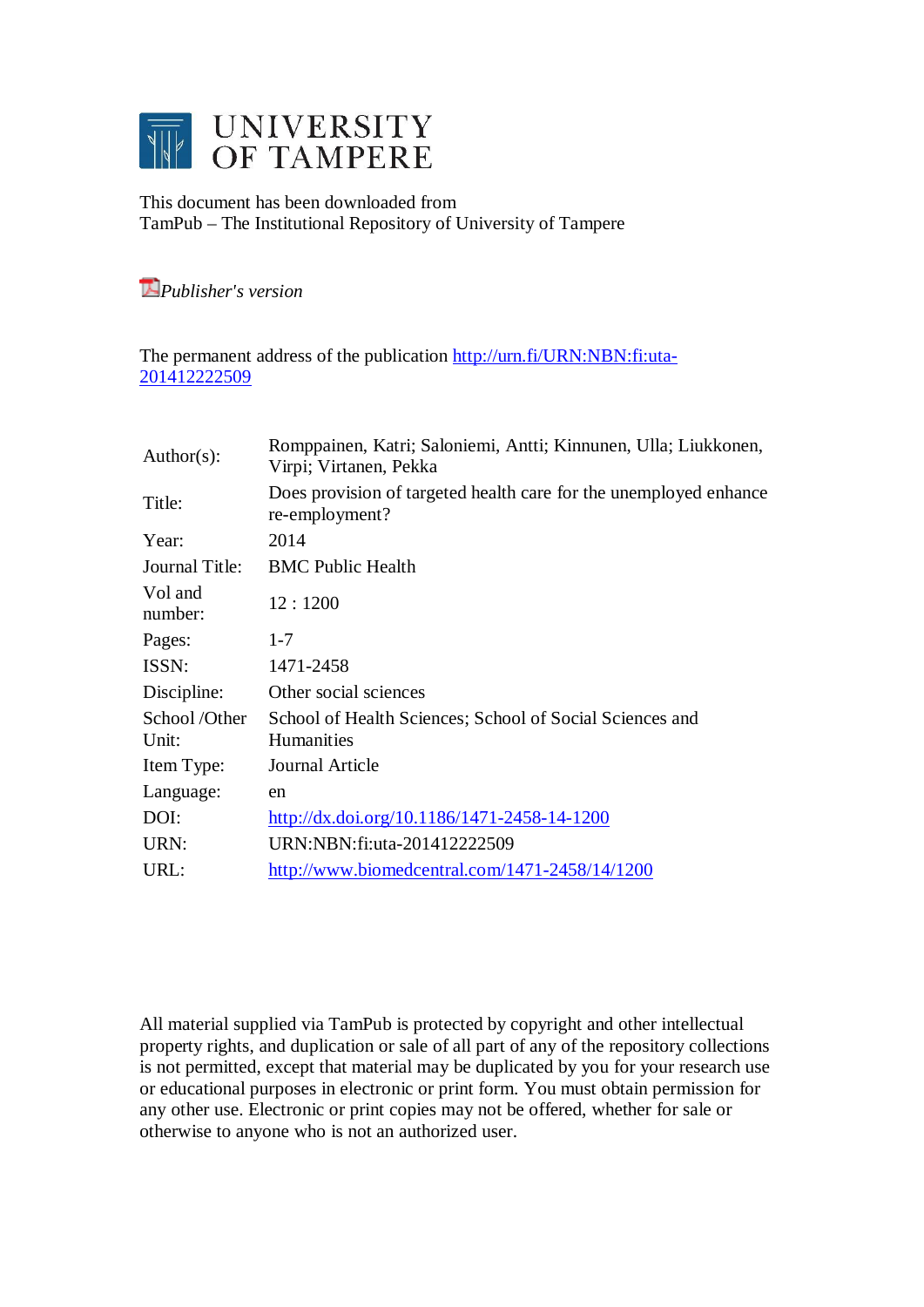# **RESEARCH ARTICLE Example 2018 12:00 Open Access**



# Does provision of targeted health care for the unemployed enhance re-employment?

Katri Romppainen<sup>1\*</sup>, Antti Saloniemi<sup>2</sup>, Ulla Kinnunen<sup>3</sup>, Virpi Liukkonen<sup>4</sup> and Pekka Virtanen<sup>4</sup>

# Abstract

**Background:** There is increasing pressure to develop services to enhance the health of the workforce on the periphery of the labour market. Health promotion among unemployed people may improve their health but also to increase their employability. We tested whether re-employment can be enhanced with a health care intervention targeted at the unemployed.

**Methods:** A 3-year follow-up, controlled design was used. The data were collected among unemployed people (n = 539) participating in active labour market policy measures. The baseline survey included established habitually used health questionnaires. The intervention consisted of three health check-ups and on-demand health services. Logistic regression analyses were used to obtain the odds ratios of the intervention group versus control group for being re-employed at follow-up. Health-related differences in the re-employment effects of the intervention were assessed through the significance of the interaction in the regression analyses.

Results: The intervention did not serve to improve re-employment: at follow-up 50% of both the intervention group and the control group were at work. In further analyses, the odds ratios showed that the intervention tended to improve re-employment among participants in good health, whereas an opposite tendency was seen among those with poor health. The differences, however, were statistically non-significant.

Conclusion: The experimental health service did not show any beneficial effects on re-employment. Nevertheless, rather than considering any particular health care as unnecessary and ineffective, we would like to stress the complexity of providing health services to match the diversity of the unemployed.

Keywords: Health services, Access to health care, Unemployment

# Background

Unemployment is associated with poor mental and physical health independent of time and place [\[1](#page-6-0),[2](#page-6-0)]. It is well understood that the antithesis 'selection or causation' is false [\[3\]](#page-6-0). Both selective and causal processes are therefore relevant in considering the preventive and the illness-related health services for the working aged population. Policymakers and health service researchers also consider health care for the unemployed a major challenge, but there are concerns about appropriate arrangements and the consequent effectiveness and efficiency of the service.

Implementing a service always takes place in national structures and is actualised in different contexts. The

<sup>1</sup>P.O Box 607, 33014 Tampere, Finland

Full list of author information is available at the end of the article

present study reporting a health care intervention among the unemployed was conducted in Finland, where unemployment entails a specific risk of being excluded from health care [[4\]](#page-6-0). The reason for this is the structure of the primary health care service for working aged people, which largely relies on occupational health care services (OHC) [\[5](#page-6-0)]. OHC is provided by law for all waged and salaried employees, and has developed beyond worker protection and occupational medicine into a comprehensive system of illness-related and preventive general health care [[6\]](#page-6-0). About 90% of the employed population has access to this service [[7](#page-6-0)] which, however, is lost together with the job. In the other words, as a consequence of unemployment the citizen also loses part of his/her health service system and the available service is limited mainly to communal Health Centres. There\* Correspondence: [katri.romppainen@uta.fi](mailto:katri.romppainen@uta.fi) **1986**<br><sup>1</sup>PO Box 607 33014 Tampere Finland<br>**1**PO Box 607 33014 Tampere Finland



© 2014 Romppainen et al.; licensee BioMed Central Ltd. This is an Open Access article distributed under the terms of the Creative Commons Attribution License (<http://creativecommons.org/licenses/by/2.0>), which permits unrestricted use, distribution, and reproduction in any medium, provided the original work is properly credited.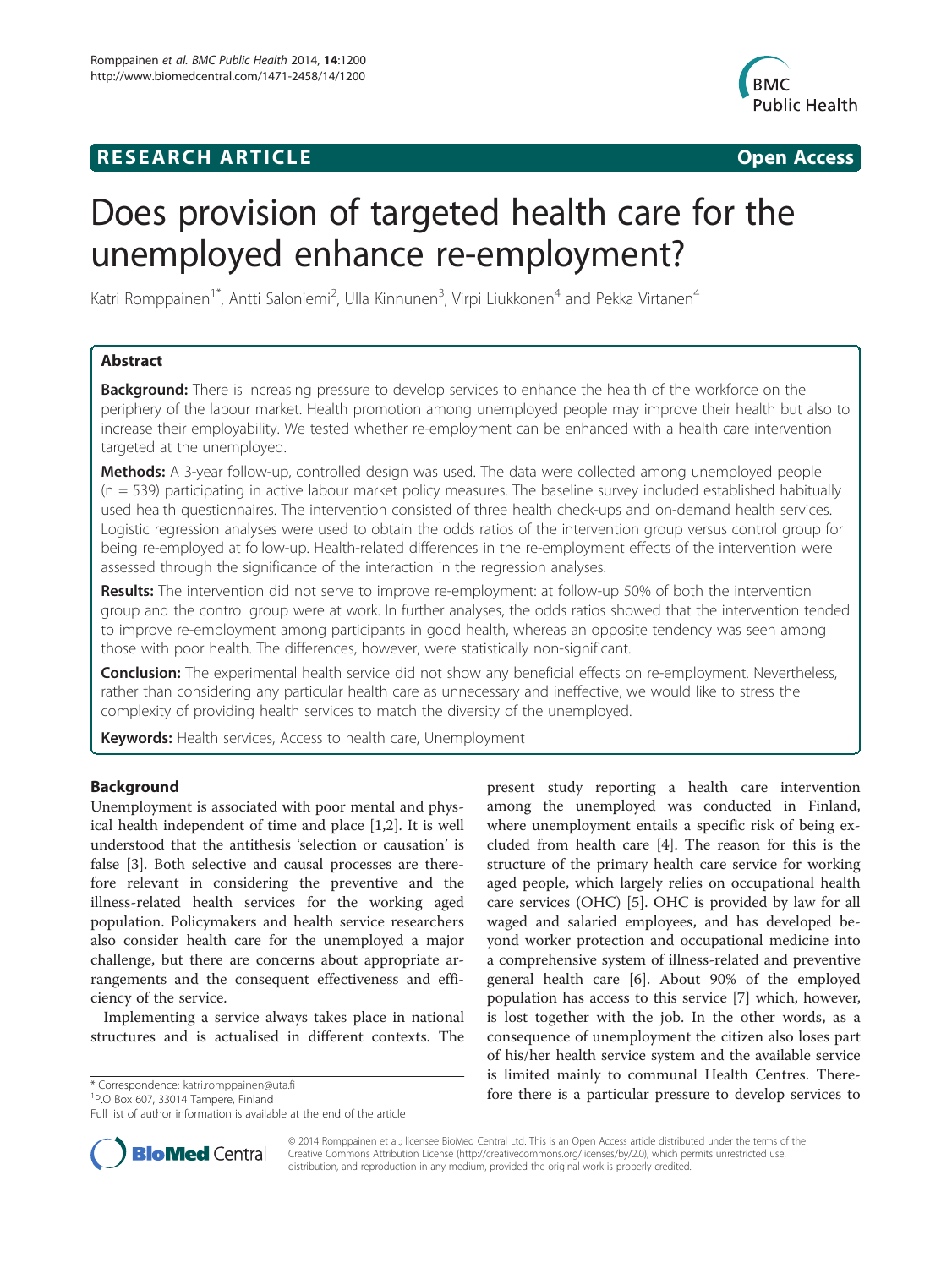cater for the workforce on the periphery of the labour market. Extensive development projects have been piloted in order to find ways to implement health services for the unemployed [[8\]](#page-7-0), and under the amendment to the Health Care Act of 2011 municipalities are obliged to provide health promotion and check-ups for the working aged who do not have access to OHC. Research evidence of the impacts of such a service is still lacking. Also internationally, publications tend to write about the state of affairs and recommend novel services [[9-12](#page-7-0)], whereas studies concentrating on the provision and effects of the services are scarce [e.g. [13-15](#page-7-0)].

Although the ultimate and explicit aim of health care interventions is to prevent prolongation of the unemployment, to the best of our knowledge there are no studies with re-employment as the outcome of the service. The opposite phenomenon, i.e. the 'indirect effects' [[16\]](#page-7-0) of employment policy interventions on health, has been studied more extensively. The evidence that the interventions are able to promote health is limited, and they seem to be relatively ineffective even with respect to work participation [[17](#page-7-0)]. With these research defects as the starting point, we ask in the present study if the re-employment effect of active labour market measures could be improved by accompanying health services.

The idea was to apply the existing Finnish OHC as a health service for unemployed people participating in active labour market policy (ALMP) measures. We wanted to carry over the principles and professionals of OHC to serve the unemployed in an attempt to enhance their employability. The OHC-ALMP setting was chosen in order to reduce the transfer problem of an evidencebased intervention from research settings to real contexts and populations. The aim of our trial was to investigate whether a health intervention among unemployed people enhances their re-employment prospects compared to those left without the service. In particular, we were interested in studying whether the possible effect depends on the self-perceived health of the unemployed individuals.

# Methods

Career Health Care (CHC) was an intervention resembling Finnish OHC services, except that the clients were recruited from jobseekers participating in ALMP measures (vocational training courses, subsidized employment, and participatory training for entering the labour market). Adopting the logics of OHC, CHC aimed to tackle the problems and risks inherent in unemployment. Six occupational health nurses from established OHC providers in three localities in southern and central Finland were recruited for the client work. The CHC service consisted of three health check-ups by the nurses at the beginning and end of the ALMP measure,

and when three years had elapsed since the beginning. Main focus of CHC was on health promotion and primary prevention, managed with a specific 'health plan' adopted from OHC [[6\]](#page-6-0). The activities consisted health screenings, assessment of client's working ability and individual health promotion-oriented guidance and counselling, emphasising in particular the health-related risks and problems during the unemployment spell. The instructions for organising the check-ups were, however, left relatively open, and nurses were encouraged to vary and develop the encounters (see [[18\]](#page-7-0) for more details).

In addition to personal interviews, the nurses received information through the questionnaires that the clients returned at the check-up. Moreover, the encounter included three kinds of physical performance tests and measurement of weight, blood pressure and pulse. Regular laboratory screenings or physician consultations were not routinely included in CHC, but the needs were assessed individually and the clients received referrals and guidance to appropriate health services. The nurses could also book control visits in CHC, for instance for checking the blood pressure. The most common topics of health promotion and health counselling were 'classic', such as smoking cessation, excess alcohol consumption, diet due to high cholesterol, diabetes or obesity, physical exercise and psychosocial conditions. In all, the idea of CHC was to provide the clients an opportunity to use health care in maintaining their workability of and boosting their re-employment; therefore no co-work systems with social or employment services, for example, were established but the clients were encouraged to use them if needs were detected.

In addition to the scheduled encounters, the participants had throughout the three-year CHC-clientship an opportunity to spontaneous illness related contacts with the nurse and, if needed, with a physician. During the encounters, the participants also discussed their background health status in light of their employment histories and vocational goals.

The design of the CHC trial is presented in Figure [1](#page-3-0). The sample of this study consisted of 539 unemployed individuals who were enrolled in ALMP in 2002 and 2003. The participants were 'healthy' unemployed and possible disability was not used as criterion in selection. The vocational courses were chosen purposefully in order to obtain roughly equal amount of men and women, as well as to include in the study participants with a range of educational levels, to the intervention and the control group. Participants of the subsidized employment and participatory training were randomized at individual level at the recruitment occasion. The intervention group had a privilege to extra health service targeted for the unemployed (CHC), whereas the control group only could use the regular communal Health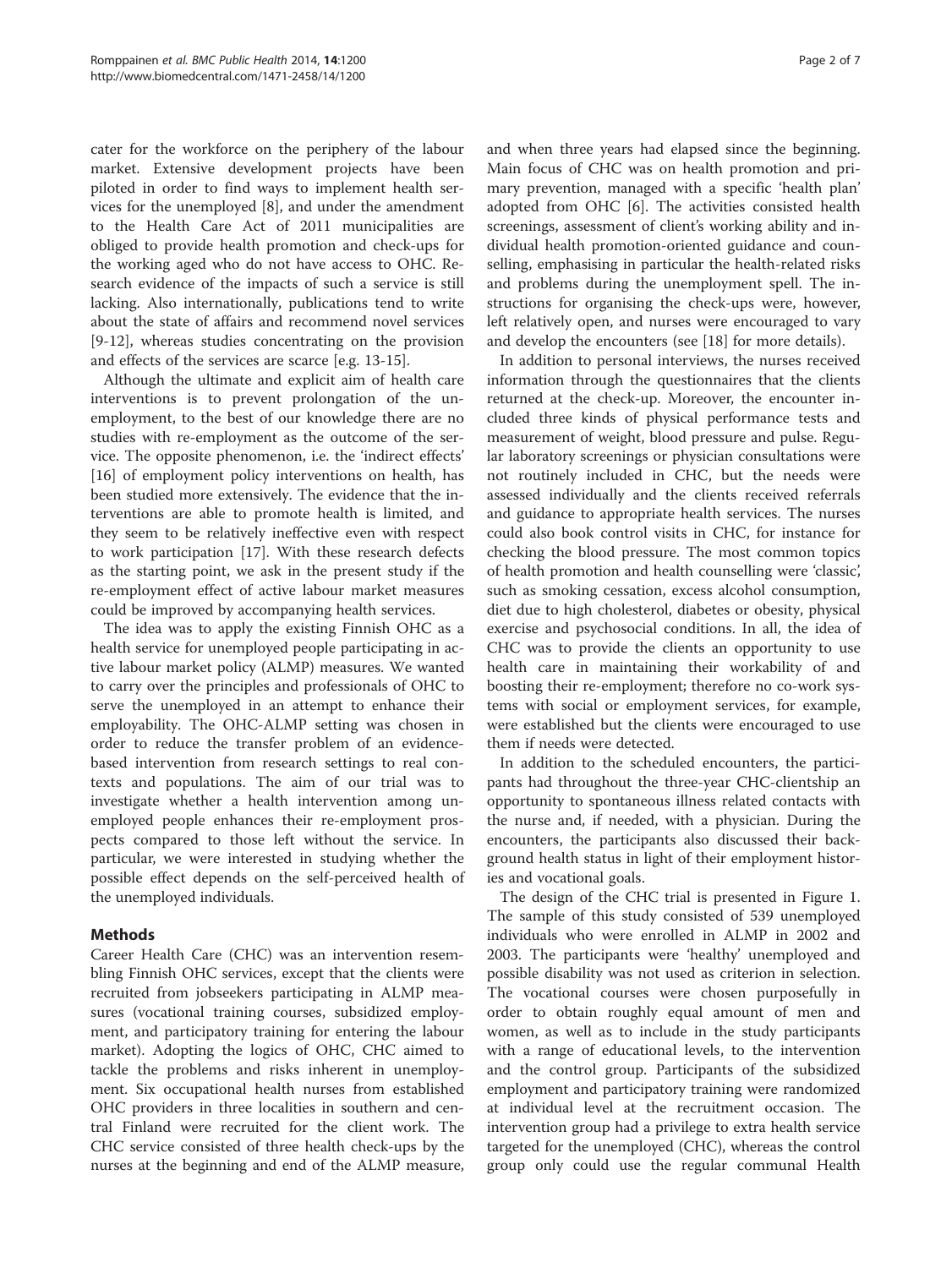<span id="page-3-0"></span>

Centres. The intervention group  $(n = 265)$  with access to CHC and also the control group  $(n = 274)$  was recruited from among voluntary participants at the beginning of the ALMP measures. The researchers visited a lesson at the beginning of the vocational training courses and informed the participants about the study. Those who consented filled out a questionnaire. Participants of subsidized employment and participants in training for entering the labour market got a written information about opportunity to join the study, and those who consented were randomized. Baseline data were collected in the period 2002–2003 (Time 1) with questionnaires at the beginning of the ALMP programmes. A follow-up survey was conducted three years later (Time 2): the participants of the intervention group completed the questionnaire at the health check-up; participants of the control group returned the questionnaire by post.

The study had a steering group consisting of representatives of the Ministry of Labour and Ministry of Social Affairs and Health. At recruitment all participants received spoken and written information about the study, where it was made explicit that enrolment was voluntary and not a condition for participation in ALMP and the associated benefits. At the time of planning and implementation of the study, the Medical Research Act about Ethics Committees had not yet been enacted in Finland. There were Ethic Boards which, however, were oriented narrowly to biomedical experiments, and this kind of studies on health promotion services were not subjected to external ethical assessment. We asked the Ethics Committee of Pirkanmaa University Hospital District to assess retrospectively the study plan, and the committee stated that a study with corresponding design would be approvable (ETL-code R13024).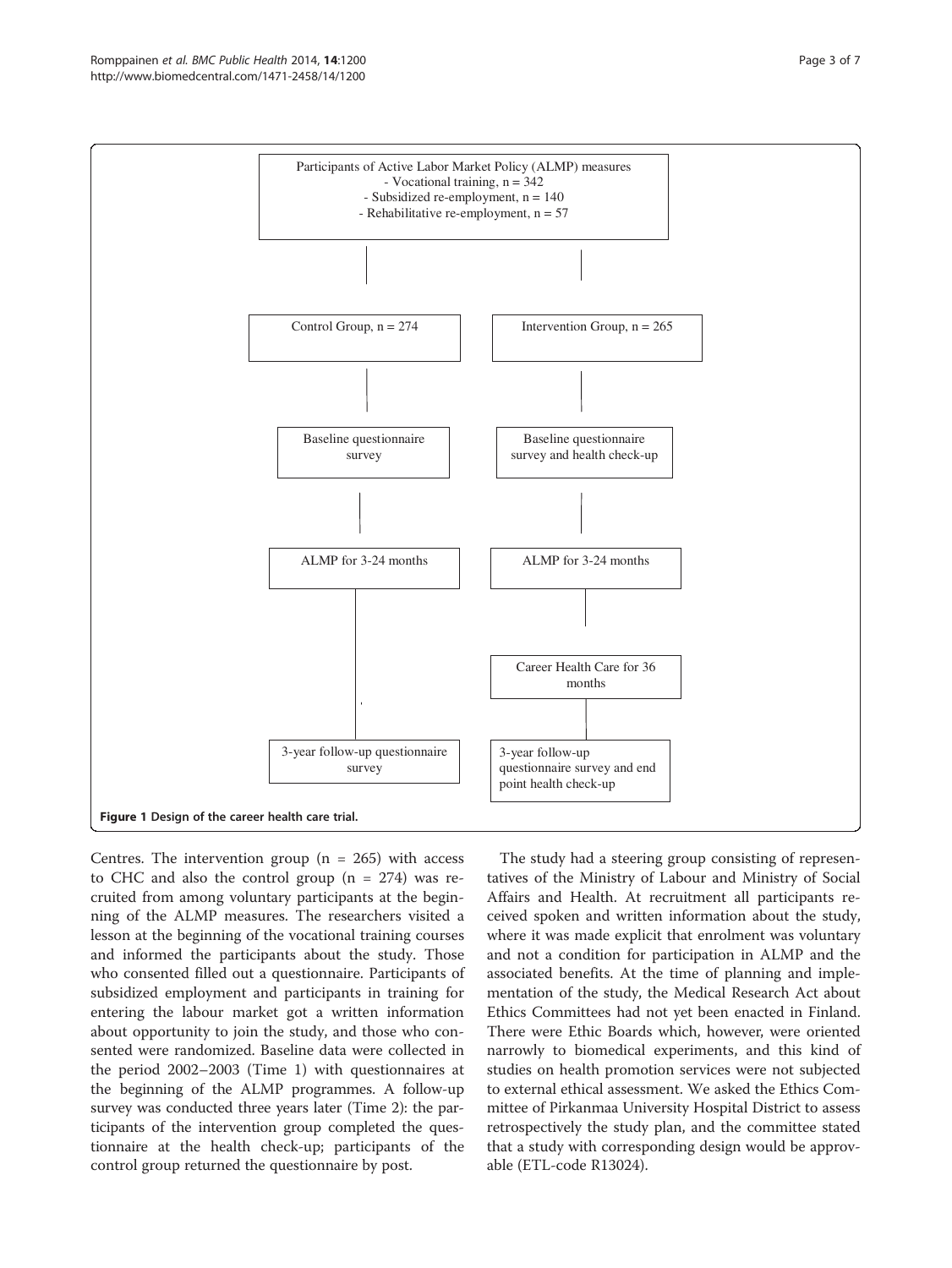The baseline surveys included established questionnaires of perceived physical and mental health and wellbeing. The present study utilised four health indicators. Self-rated general health (SRH) was elicited with the response options  $1 = \text{good}$ ,  $2 = \text{fairly good}$ ,  $3 = \text{average}$ ,  $4 =$ rather poor or  $5 =$  poor and dichotomised to optimal  $(1 -$ 2) and suboptimal (3–5). Psychological distress was measured with the General Health Questionnaire (12-GHQ, case vs. not, cut-off value 3/4)) [\[19\]](#page-7-0). Depressiveness was evaluated using the Beck Depression Inventory (BDI) [[20\]](#page-7-0) and dichotomised to not/mildly depressed (cut-off value 4/5). The fourth indicator was Sense of Coherence (SOC), which was measured with a 13-item questionnaire [[21](#page-7-0)] and dichotomised at the median. One question about current employment status (employed vs. not) was added into the 3-year follow-up questionnaire.

All statistical analyses were conducted using SPSS (version 19) for Windows. The level of statistical significance was set at 0.05. We used binary logistic regression analyses to obtain the odds ratio of the intervention group vs. control group for being re-employed at followup. The group  $\times$  health interaction term of the regression analyses was used to assess the health-related differences in the re-employment effects of the intervention. Gender, age, level of vocational education and length of unemployment prior to entering the ALMP measure were controlled for as backgrounds factors.

# Results

Of the original sample  $(n = 539)$ , 322 (60%) participated in the follow-up survey (Table 1). Drop-out was more

common in the intervention than in the control group (49% vs. 31%). More men than women were lost to follow-up, otherwise participation was not related to the baseline variables. Among the participants at follow-up there were fewer women in the intervention group than in the control group (64% vs. 71%), whereas the groups did not differ in educational level, age and length of unemployment at baseline. Suboptimal self-rated health was more common (30% vs. 23%) in the intervention group. All mentioned differences were non-significant.

Table [2](#page-5-0) describes those who participated at the end by the group and by the four indicators of health. According to all indicators, suboptimal health was slightly more common in the intervention group.

In the intervention group, 50% were employed at follow-up. The percentage was exactly the same in the control group. When regressed for background factors (gender, age, level of education, duration of unemployment), odds ratio for unemployment of the intervention group was 0.92 (95% confidence interval 0.57–1.49).

In order to investigate whether the re-employment effects of CHC depend on baseline health status, we analysed separately those with reportedly good (Table [3](#page-5-0)) and with poor (Table [4](#page-5-0)) health. Among the participants reportedly in good health, the intervention did not increase reemployment although the odds ratios with all four health indicators tended to show higher re-employment (Table [3](#page-5-0)). In the corresponding analysis of those with reportedly poor health (Table [4](#page-5-0)), the re-employment in the intervention group was lower than in the control group. However, the differences were statistically non-significant

Table 1 Descriptive statistics of the intervention group and the control group at baseline and at the end of the career health care experiment

|                               | Intervention group                          |                                    | Control group                               |                                    |
|-------------------------------|---------------------------------------------|------------------------------------|---------------------------------------------|------------------------------------|
|                               | <b>Recruited at baseline</b><br>$(n = 265)$ | Participated at end<br>$(n = 134)$ | <b>Recruited at baseline</b><br>$(n = 274)$ | Participated at end<br>$(n = 188)$ |
| Gender                        |                                             |                                    |                                             |                                    |
| Men                           | 41%                                         | 36%                                | 35%                                         | 29%                                |
| Women                         | 59%                                         | 64%                                | 65%                                         | 71%                                |
| Former education              |                                             |                                    |                                             |                                    |
| University or college         | 20%                                         | 21%                                | 18%                                         | 21%                                |
| Vocational school             | 42%                                         | 43%                                | 43%                                         | 45%                                |
| ALMP course or none           | 38%                                         | 36%                                | 39%                                         | 34%                                |
| Unemployment at baseline      |                                             |                                    |                                             |                                    |
| Less than 1 year              | 67%                                         | 66%                                | 67%                                         | 69%                                |
| 1 year or more                | 33%                                         | 34%                                | 33%                                         | 31%                                |
| Mean age at baseline          | 38.0                                        | 39.6                               | 37.6                                        | 38.5                               |
| Self-rated health at baseline |                                             |                                    |                                             |                                    |
| Optimal                       | 68%                                         | 70%                                | 76%                                         | 77%                                |
| Suboptimal                    | 32%                                         | 30%                                | 24%                                         | 23%                                |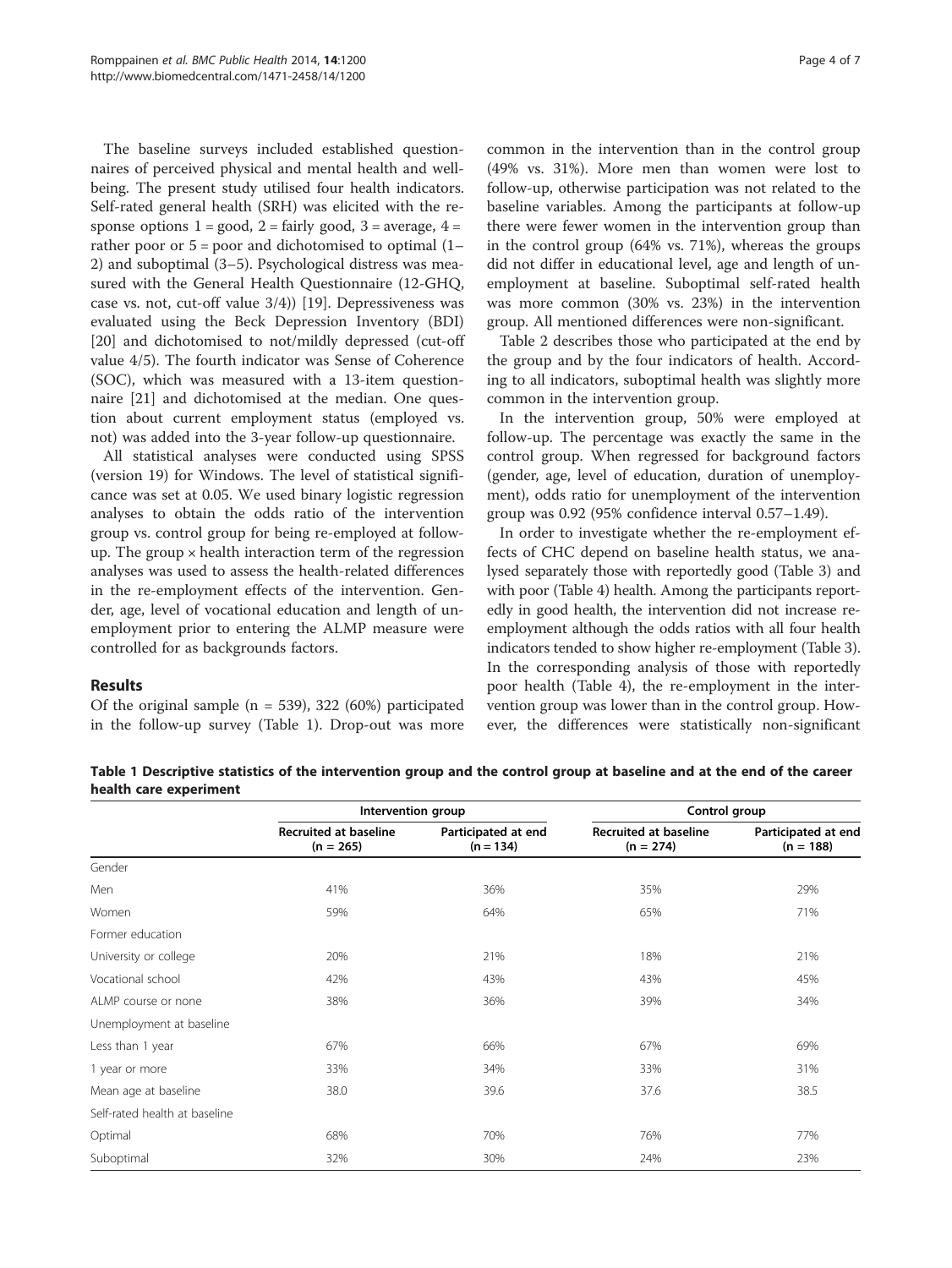<span id="page-5-0"></span>Table 2 Health of the participants of the intervention group and the control group in the beginning of the follow-up

|                           | Intervention group |            |           | Control group |
|---------------------------|--------------------|------------|-----------|---------------|
|                           | Optimal            | Suboptimal | Optimal   | Suboptimal    |
| Self-rated health         | 91 (70%)           | 39 (30%)   | 137 (77%) | 42 (24%)      |
| Depressiveness            | 96 (76%)           | 31 (24%)   | 135 (77%) | 40 (23%)      |
| Psychological<br>distress | 105 (82%)          | 23 (18%)   | 152 (85%) | 26 (15%)      |
| Sense of<br>coherence     | 57 (45%)           | 69 (55%)   | 95 (54%)  | 81 (46%)      |

both among those reporting good and those reporting poor health.

Finally, we analysed the complete study population and utilised p-values for interaction from the fully adjusted regression models to assess whether those reporting poor health differed from those reporting good health with respect to the re-employment effects of the CHC. Regarding sense of coherence (OR 1.79 for higher vs. OR 0.72 for lower SOC) the difference was nearly significant (p-value 0.064), while the p-values for SRH (0.197), for psychological distress (0.874) and for depression (0.133) were non-significant.

### **Discussion**

Earlier studies and scholars have usually taken as the starting point the idea that it is possible to enhance employment by improving the health of the unemployed [e.g. [22,23\]](#page-7-0). The setting of our study was in line with this

# Table 3 Odds ratios with 95% confidence intervals for being employed at the end of the career health care experiment in cohorts with optimal self-rated overall health, optimal mental health (GHQ), optimal mood (BDI) and high sense of coherence at baseline

|                            | <b>Employed</b> | Model 1           | Model 2             |
|----------------------------|-----------------|-------------------|---------------------|
| Optimal self-rated health  |                 |                   |                     |
| - Control group            | 53%             |                   |                     |
| - Intervention group       | 59%             | 1.28 (0.75-2.19)  | 1.38 (0.78-2.42)    |
| Low psychological distress |                 |                   |                     |
| - Control group            | 54%             |                   |                     |
| - Intervention group       | 51%             | $0.90(0.55-1.49)$ | $1.07(0.63 - 1.83)$ |
| No depressive symptoms     |                 |                   |                     |
| - Control group            | 51%             |                   |                     |
| - Intervention group       | 55%             | 1.18 (0.70-1.99)  | 1.30 (0.74-2.28)    |
| High sense of coherence    |                 |                   |                     |
| - Control group            | 49%             |                   |                     |
| - Intervention group       | 58%             | 1.47 (0.78-2.80)  | 1.79 (0.90-3.58)    |

Model 1: Unadjusted.

Model 2: Adjusted for gender, age, vocational education and length of unemployment at entry to the experiment.

Table 4 Odds ratios with 95% confidence intervals for being employed at the end of the career health care experiment in cohorts with suboptimal self-rated overall health, suboptimal mental health (GHQ), suboptimal mood (BDI) and low sense of coherence at baseline

|                                 | Employed | Model 1                | Model 2                |
|---------------------------------|----------|------------------------|------------------------|
| Suboptimal self-rated<br>health |          |                        |                        |
| - Control group                 | 41%      |                        |                        |
| - Intervention group            | 28%      | $0.58(0.23-1.47)$      | $0.56(0.20-1.54)$      |
| High psychological<br>distress  |          |                        |                        |
| - Control group                 | 35%      |                        |                        |
| - Intervention group            | 39%      | 1.21 (0.38-3.89)       | $0.90(0.23 - 3.58)$    |
| Depressive symptoms             |          |                        |                        |
| - Control group                 | 53%      |                        |                        |
| - Intervention group            | 36%      | $0.50(0.19-1.30)$      | $0.42(0.14-1.30)$      |
| Low sense of coherence          |          |                        |                        |
| - Control group                 | 52%      |                        |                        |
| - Intervention group            | 44%      | $0.72$ $(0.37 - 1.40)$ | $0.72$ $(0.36 - 1.47)$ |

Model 1: Unadjusted.

Model 2: Adjusted for gender, age, vocational education and length of unemployment at entry to the experiment.

general emphasis. Yet it is not guaranteed that changes in health lead to changes in employment as well. Therefore the direct outcome of our intervention was reemployment, i.e. at this time health care was treated as an instrument which, by definition, promotes health, in particular among those with poor health. On the other hand, we are aware of the fact that, at least in the worksite interventions, the health impacts have turned out at best very modest, and the results are mixed [\[24,25](#page-7-0)].

We aimed to investigate whether re-employment can be enhanced with a health care intervention among the unemployed. No such enhancement was found: in threeyear follow-up the difference in re-employment between the intervention group and the control group was insignificant. When participants with optimal and suboptimal baseline health were analysed separately, re-employment tended to be more prevalent among participants with optimal health in the intervention group, whereas among the participants with suboptimal health re-employment tended to be lower in the intervention group. However, these differences were not statistically significant.

Different interpretations may be made on the result, which tended to contradict rather than support, the expected improvements in the re-employment. How is it possible that the intervention seemed to harm rather than to benefit those in particular need of health care, i.e. those with poor health? One explanation may be in the health related selection at recruitment. Indicative of this, self-rated health was more commonly poor in the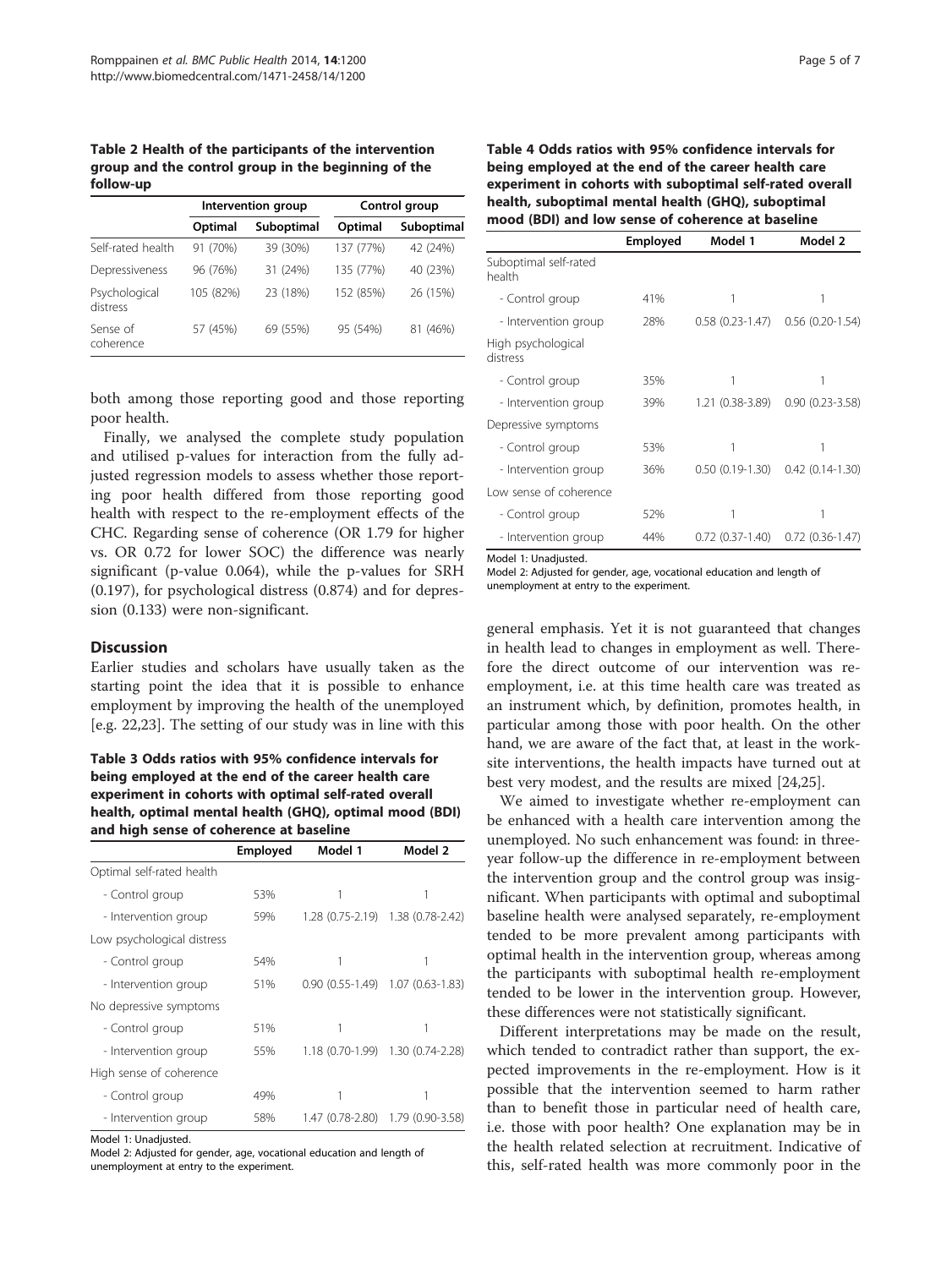<span id="page-6-0"></span>intervention group. Moreover, as participation was voluntary, the groups may have differed with respect to their motives to participate. In other words, in the intervention group the participants with suboptimal health may have had relatively severe health problems as regards employability. An alternative explanation is that this kind of health care is not able to improve health and consequent re-employment. As we have reported elsewhere [[18,26\]](#page-7-0) several logics are present in CHC, and this is why the service model adopted from occupational health care does not seem to work in the context of unemployment. Moreover, it is possible that the intervention maintained and strengthened elements of the sick role, instead of enhancing the role as a capable job seeker.

OHC is obliged to support employees with impaired work ability to cope at the workplace, in other words, to prevent health related selection out of work. Analogously, CHC should succeed in promoting re-employment in particular among the unemployed with impaired employability. In this respect, the result of our trial was discouraging. We would like to agree with the view [[27](#page-7-0)] that, even when tailored to meet the assumed needs of a specific client group, the health service mobilizes them only partly, and not all of them benefit from it. To provide a service that matches the increasing diversity of contemporary labour market trajectories is complex. In addition to mere 'guaranteed access' to existing or novel service systems, attention should be paid explicitly to their orientation and contents. Our intervention was carried out in the frames of an established OHC service. If the results had been more promising, it would have been possible to conclude that it is not too problematic to transfer and adjust the model for participants in ALMP measures.

The design with a long follow-up time, large intervention and control groups with reasonable sample attrition may be considered to be among the strengths of this study. The established health indicators also reflected different aspects of mental well-being. Although stratification of the participants by baseline health did not reveal statistically significant differences, it deepened the analysis into potential effects that would have otherwise gone unnoticed. A general (level) limitation is that such intervention studies tend to be inherently national and particular with respect to the participant groups and details of the intervention. With respect to earlier research [[14,28\]](#page-7-0), the target group of this study represented less severely marginalised group of the unemployed. Moreover, participation in the study was voluntary, e.g. not related with unemployment benefits.

It is evident that existing, more or less universal service systems do not guarantee adequate health promotion for the unemployed. Therefore, 'positive discrimination' of the unemployed with regard to improving their health, and consequent re-employment, will continue to be central to the public health and policy agenda in future years. The present study provides research evidence for the choice of policy instrument. Both health services and employment policy services are important for the wellbeing of the disadvantaged, but they are probably not interchangeable.

Parallel results from Finland and the Netherlands [[15](#page-7-0)] about the ineffectiveness of health services for the unemployed do not justify the conclusion that any service would be ineffective. Rather, there is a need to develop innovative service contents and models in this field in different national contexts. Alternatively, any particular service tends to stigmatize the client group, and an appropriate direction might rather be to concentrate on developing universal health care and the skills of all professionals with respect to unemployed people.

#### Conclusions

The experimental health service did not show any beneficial effects on re-employment. Nevertheless, rather than considering any particular health care as unnecessary and ineffective, we would like to stress the complexity of providing health services to match the diversity of the unemployed.

#### Competing interests

The authors declare that they have no competing interests.

#### Authors' contributions

KR drafted the manuscript and analysed the data, AS contributed to design of the study and writing, UK and VL contributed to writing, PV is principal investigator of the Career Health Care –project. All authors read and approved the final manuscript.

#### Author details

<sup>1</sup>P.O Box 607, 33014 Tampere, Finland. <sup>2</sup>Department of Pori, School of Social Sciences and Humanities, University of Tampere, Pori, Finland. <sup>3</sup>School of Social Sciences and Humanities, University of Tampere, Tampere, Finland. 4 School of Health Sciences, University of Tampere, Tampere, Finland.

#### Received: 13 September 2012 Accepted: 3 November 2014 Published: 21 November 2014

#### References

- 1. Kessler R, House J, Turner J: Unemployment and health in a community sample. J Health Soc Behav 1987, 18:51-59.
- 2. Virtanen P, Liukkonen V, Vahtera J, Kivimäki M, Koskenvuo M: Health inequalities in the work force: the labour market core-periphery structure. Int J Epidemiol 2003, 32:1015–1021.
- 3. Bartley M: Unemployment and health: selection or causation a false antithesis? Sociol Health Illn 1988, 10:41-67.
- 4. Virtanen P, Kivimäki M, Vahtera J, Koskenvuo M: Employment status and differences in the one-year coverage of physician visits: different needs or unequal access to service? BMC Health Serv Res 2006, 6:123.
- 5. Kimanen A, Manninen P, Räsänen K, Rautio M, Husman P, Husman K: Factors associated with visits to occupational health physicians in Finland. Occup Med 2010, 60:29–35.
- 6. Taskinen H (Ed): Good Occupational Health Practice: A Guide for Planning and Follow-up of Occupational Health Services. Helsinki: Ministry of Social Affairs and Health and Finnish Institute of Occupational Health; 2004.
- 7. Kimanen A, Manninen P, Kankaanpää E, Räsänen K, Husman P, Rautio M, Husman K: Illness-related care in occupational health services in Finland: